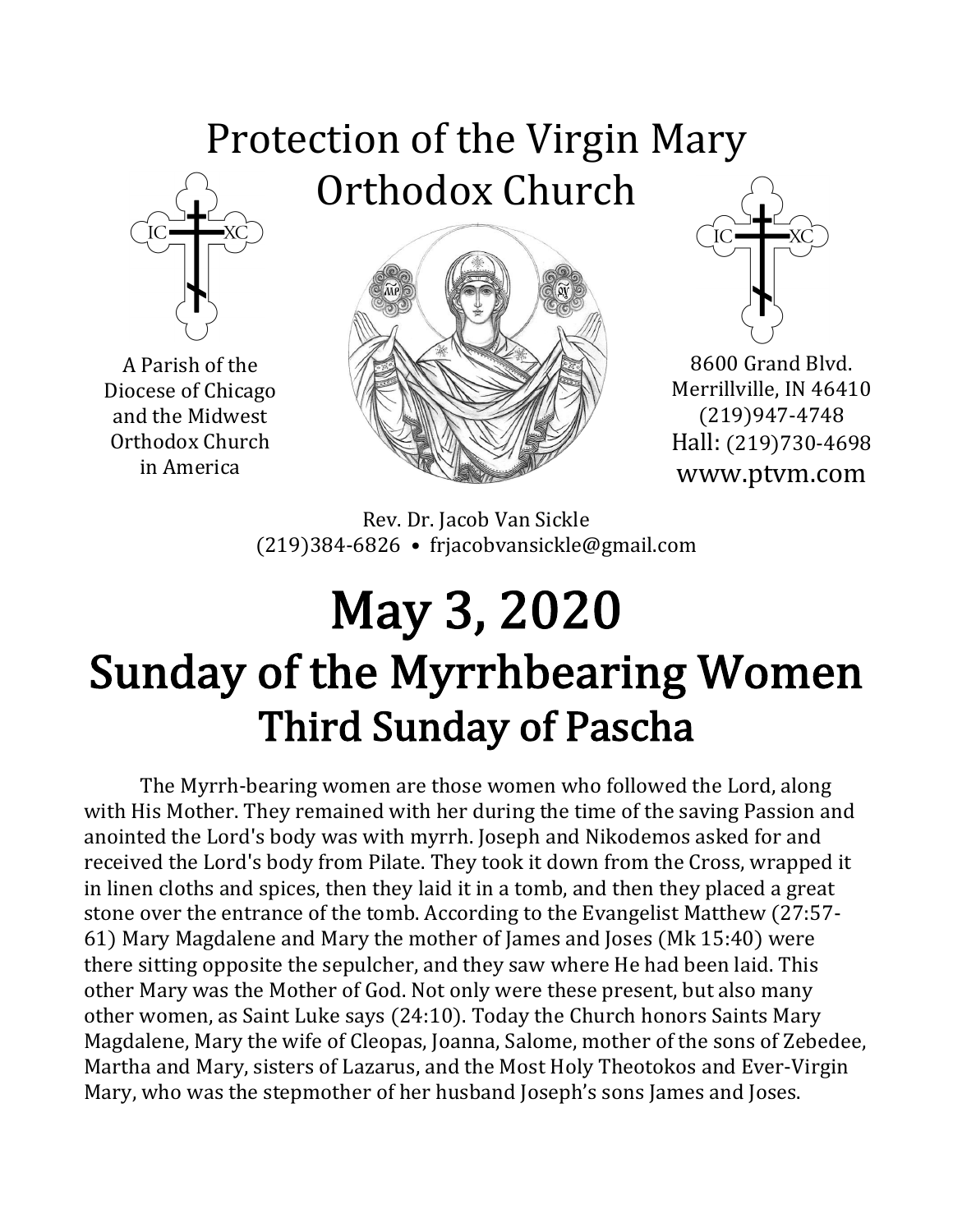#### HYMNS OF THE DAY

#### Tone 2 – Resurrectional Troparion

When You descended to death, O Life Immortal, You destroyed hell with the splendor of Your Godhead. And when from the depths You raised the dead, all the powers of heaven cried out:// "O Giver of life, Christ our God, glory to You!"

#### Tone 2 - Troparia for the Third Sunday of Pascha

The noble Joseph, when he had taken down Your most pure Body from the Tree, wrapped it in fine linen and anointed it with spices, and placed it in a new tomb. But You rose on the third day, 0 Lord,// granting the world great mercy.

The Angel came to the myrrhbearing women at the tomb and said: "Myrrh is fitting for the dead; but Christ has shown Himself a stranger to corruption! So proclaim: 'The Lord is risen,// granting the world great mercy."

#### Tone 2 – Kontakion for the Third Sunday of Pascha

You commanded the Myrrhbearers to rejoice, O Christ God. By Your Resurrection, You stopped the lamentation of Eve, the first mother. You commanded them to preach to Your Apostles:// "The Savior is risen from the tomb!"

#### Tone 8 (Special Melody) – Kontakion of Pascha

You descended into the tomb, O Immortal, You destroyed the power of death. In victory You arose, O Christ God, proclaiming: "Rejoice!" to the Myrrhbearing Women,// granting peace to Your Apostles, and bestowing Resurrection on the fallen.

#### **SCRIPTURE READINGS**

#### Tone 6 - Resurrectional Prokeimenon (Psalm 27)

O Lord, save Your people / and bless Your inheritance!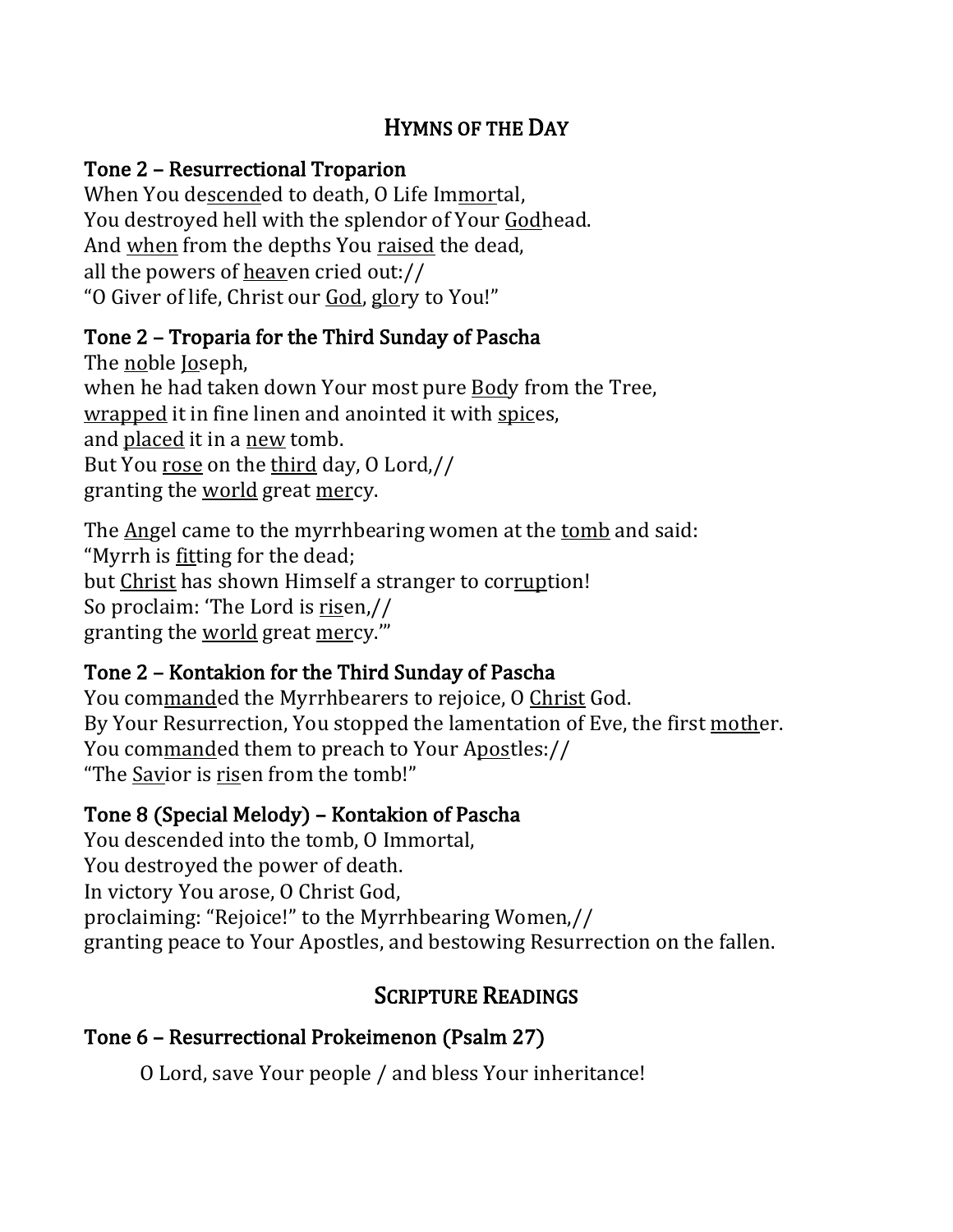#### Acts of the Apostles 6.1-7

Now in those days, when the number of the disciples was multiplying, there arose a complaint against the Hebrews by the Hellenists, because their widows were neglected in the daily distribution. Then the twelve summoned the multitude of the disciples and said, "It is not desirable that we should leave the word of God and serve tables. Therefore, brethren, seek out from among you seven men of good reputation, full of the Holy Spirit and wisdom, whom we may appoint over this business; but we will give ourselves continually to prayer and to the ministry of the word."

And the saying pleased the whole multitude. And they chose Stephen, a man full of faith and the Holy Spirit, and Philip, Prochorus, Nicanor, Timon, Parmenas, and Nicolas, a proselyte from Antioch, whom they set before the apostles; and when they had prayed, they laid hands on them. Then the word of God spread, and the number of the disciples multiplied greatly in Jerusalem, and a great many of the priests were obedient to the faith.

#### Gospel: Mark 15.43 - 16.8

At that time, Joseph of Arimathea, a prominent council member, who was himself waiting for the kingdom of God, coming and taking courage, went in to Pilate and asked for the body of Jesus. Pilate marveled that He was already dead; and summoning the centurion, he asked him if He had been dead for some time. So, when he found out from the centurion, he granted the body to Joseph. Then he bought fine linen, took Him down, and wrapped Him in the linen. And he laid Him in a tomb which had been hewn out of the rock and rolled a stone against the door of the tomb. And Mary Magdalene and Mary the mother of Joses observed where He was laid.

Now when the Sabbath was past, Mary Magdalene, Mary the mother of James, and Salome bought spices, that they might come and anoint Him. Very early in the morning, on the first day of the week, they came to the tomb when the sun had risen. And they said among themselves, "Who will roll away the stone from the door of the tomb for us?" But when they looked up, they saw that the stone had been rolled away - for it was very large.

And entering the tomb, they saw a young man clothed in a long white robe sitting on the right side; and they were alarmed. But he said to them, "Do not be alarmed. You seek Jesus of Nazareth, who was crucified. He is risen! He is not here. See the place where they laid Him. But go, tell His disciples  $-$  and Peter  $-$  that He is going before you into Galilee; there you will see Him, as He said to you." So they went out quickly and fled from the tomb, for they trembled and were amazed. And they said nothing to anyone, for they were afraid.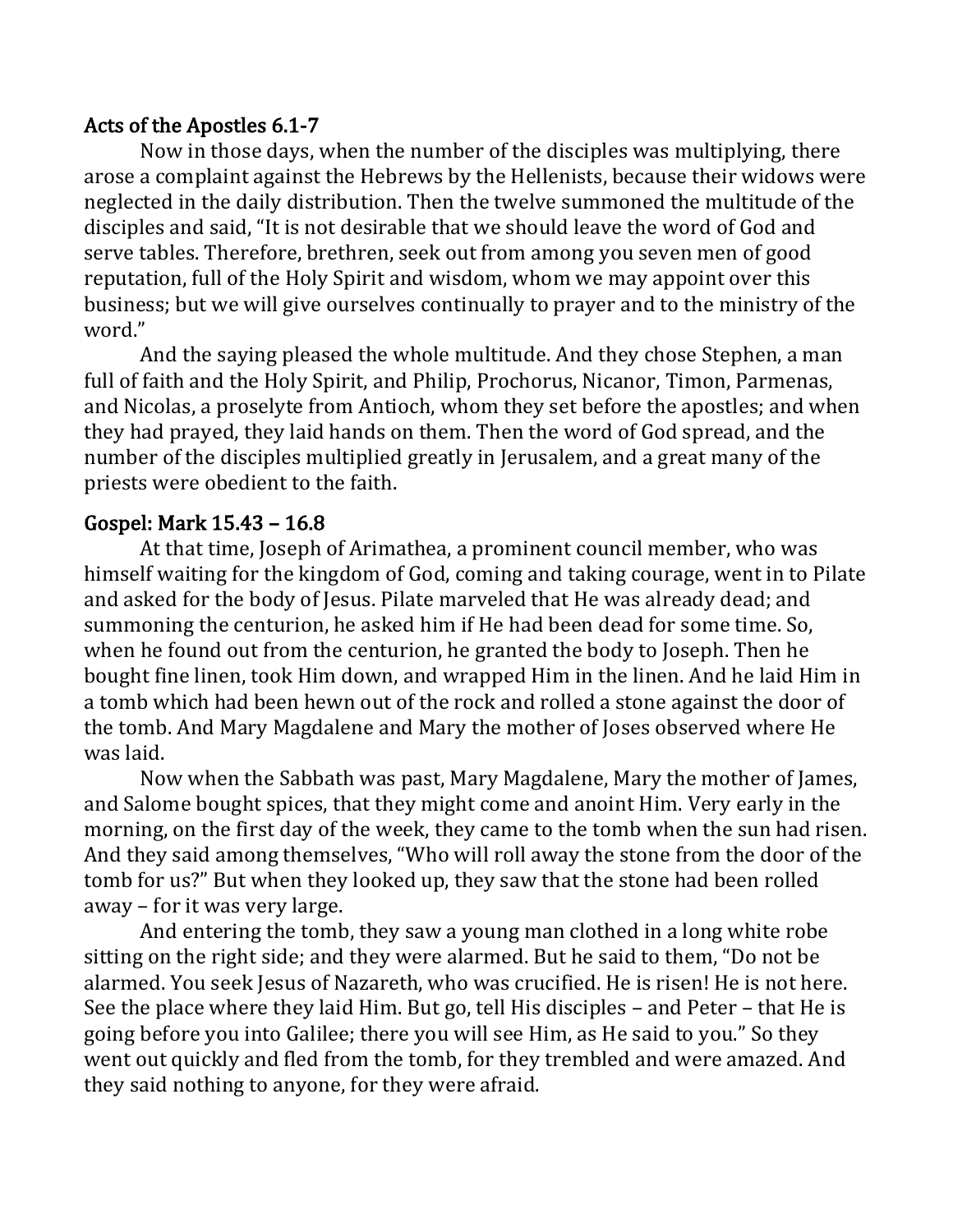#### WE REMEMBER IN PRAYER

NDep. Joseph Clark Wayne Fritz Ev.Mem. Gabriel Nush ('23) Stavre Petroff ('56)

John Melnikow ('57) Evdokia Basalay ('58) Mary Krochta ('59)

| Health/Salvation: | Paula           | Fred      | Milka          |
|-------------------|-----------------|-----------|----------------|
| Archpr. Peter     | Melissa         | Larry     | Daniel         |
| Pr. John          | Jonathan        | Rollie    | Russell        |
| Pr. Christopher   | Matthew         | Joseph    | <b>Brendan</b> |
| Mat. Jennifer     | Gail            | Mark      | Benjamin       |
| Andrew            | Maria           | Alexa     | William        |
| Gideon            | Stacy           | Paula     | Kara           |
| Dn. Nicholas      | Jeramie         | James     | Nathan         |
| Kevin             | Olivia          | Joanne    | Sharon         |
| Jon               | Parker          | Michael   | Michael        |
| Tanya             | <b>Barbara</b>  | Joseph    | John           |
| Jovan             | Thomas          | Kathleen  | Miriana        |
| Julia             | Jessica         | Paul      | Vern           |
| Warren            | Eduardo         | William   | Janice         |
| Carol             | Christine       | Frederick | Olga           |
| Tom               | <b>Nicholas</b> | Janet     | Claudia        |
| Elizabeth         | Natalie         | Lea       | Mark           |
| Tina              | <b>Barbara</b>  | Hania     | Jerry          |
| <b>Brittany</b>   | Kristin         | James     | Daniel         |
| Jennifer          | Linda           | Gerald    | Joanna         |
| Lennox            | Phyllis         | Nadia     | Myah           |
| Laila             | Kay             | Charlene  | Michael        |

\*If you know someone who needs prayer, please give their name to Fr Jacob

#### In place of "It is truly meet..." we sing the following:

The angel cried to the Lady full of grace: 'Rejoice, O pure Virgin! Again I say: Rejoice! Your Son is risen from His three days in the tomb!' With Himself He has raised all the dead! Rejoice, rejoice, all you people! Shine! Shine! Shine! O new Jerusalem! The glory of the Lord has shone on you! Exult now, exult and be glad, O Zion!

Be radiant, O pure Theotokos, in the resurrection, the resurrection of your Son!

We sing "Christ is risen..." in place of "We have seen the true Light..."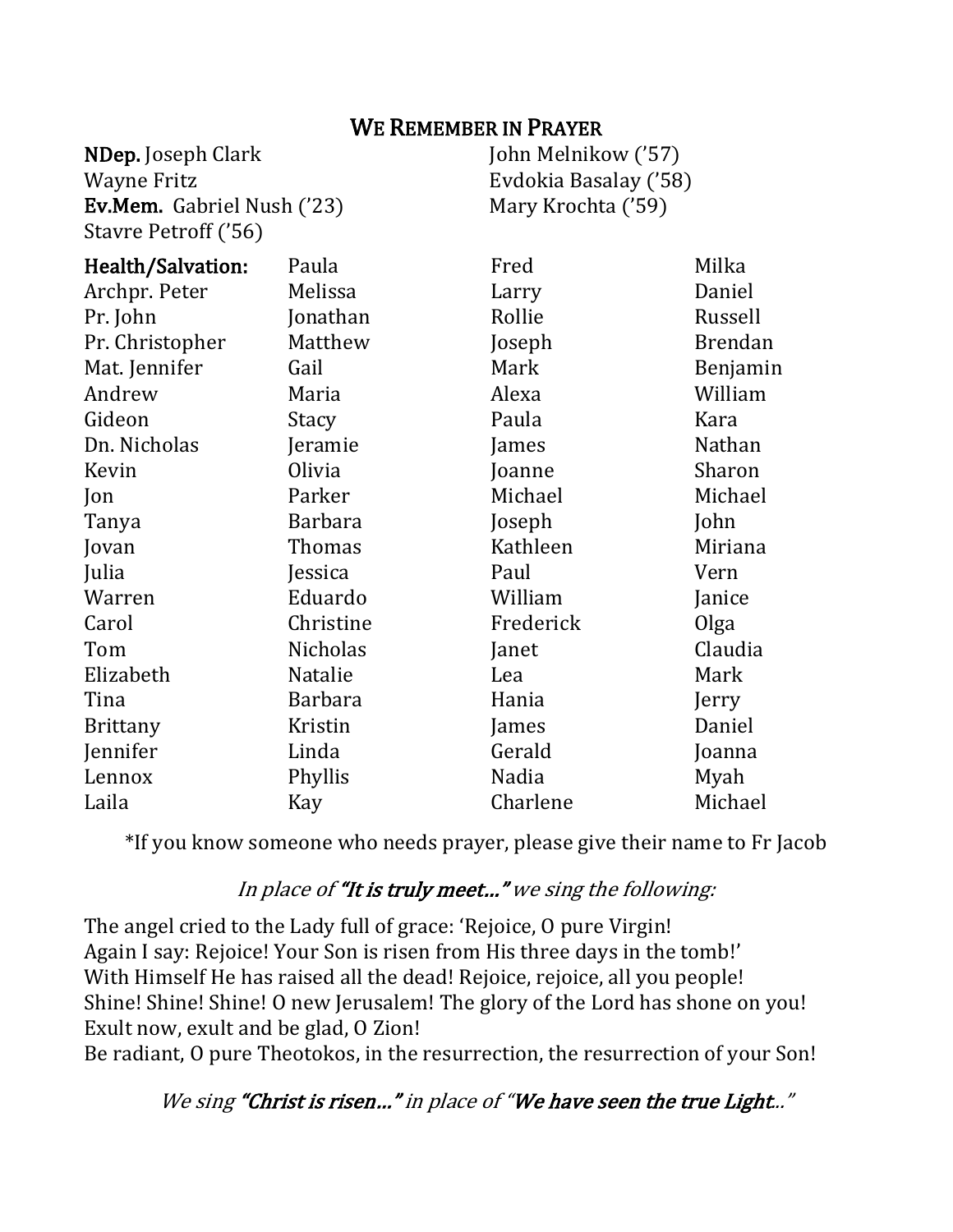At the Dismissal, the priest says "Glory to You, O Christ..." and the choir sings "Christ is risen..." three times.

#### Tone 8

And unto us He has given eternal life. Let us worship His Resurrection on the third day! 

#### **ANNOUNCEMENTS**

We have put together a **parish email list** for keeping in touch during this time of isolation. If you are not receiving emails, please send your email address to ptymchurch@gmail.com to be added.

For **Bible Study** on Wednesday read Galatians 5-6. If you would like to participate but haven't before, email Fr Jacob.

St. Mary's O-Club is partnering with our own Sergei Ely's Pierogi truck to bring hot meals to workers at local nursing homes during the health crisis. Their first delivery will be to Miller's Merry Manor in Hobart this Friday. Your donations marked "alms" will go to support this effort. Anyone interested in volunteering should email ptymchurch@gmail.com or contact Juli Grankowski or Sergei Ely directly.

On June 17 we will host a **Red Cross blood drive** in our parish hall. More details to come!

If anyone in our community is suffering hardship, please contact Fr Jacob. The parish has established a **benevolence fund** to help those in need during this crisis.

Parishioners are asked to **continue their stewardship** either by mail or online through the "donate" button on our website: www.ptym.com

Our Spring Fashion Show was postponed to Friday, May 29. Doors to open at 5pm. Dinner at 6pm. (No further updates at this time)

#### Mark your calendars:

- May 25: Memorial Day blessing of graves starting at St. Mary's cemetery  $\omega$  9am
- May 29: Spring Fashion Show  $@$  5pm
- June 17: Blood/Food Drive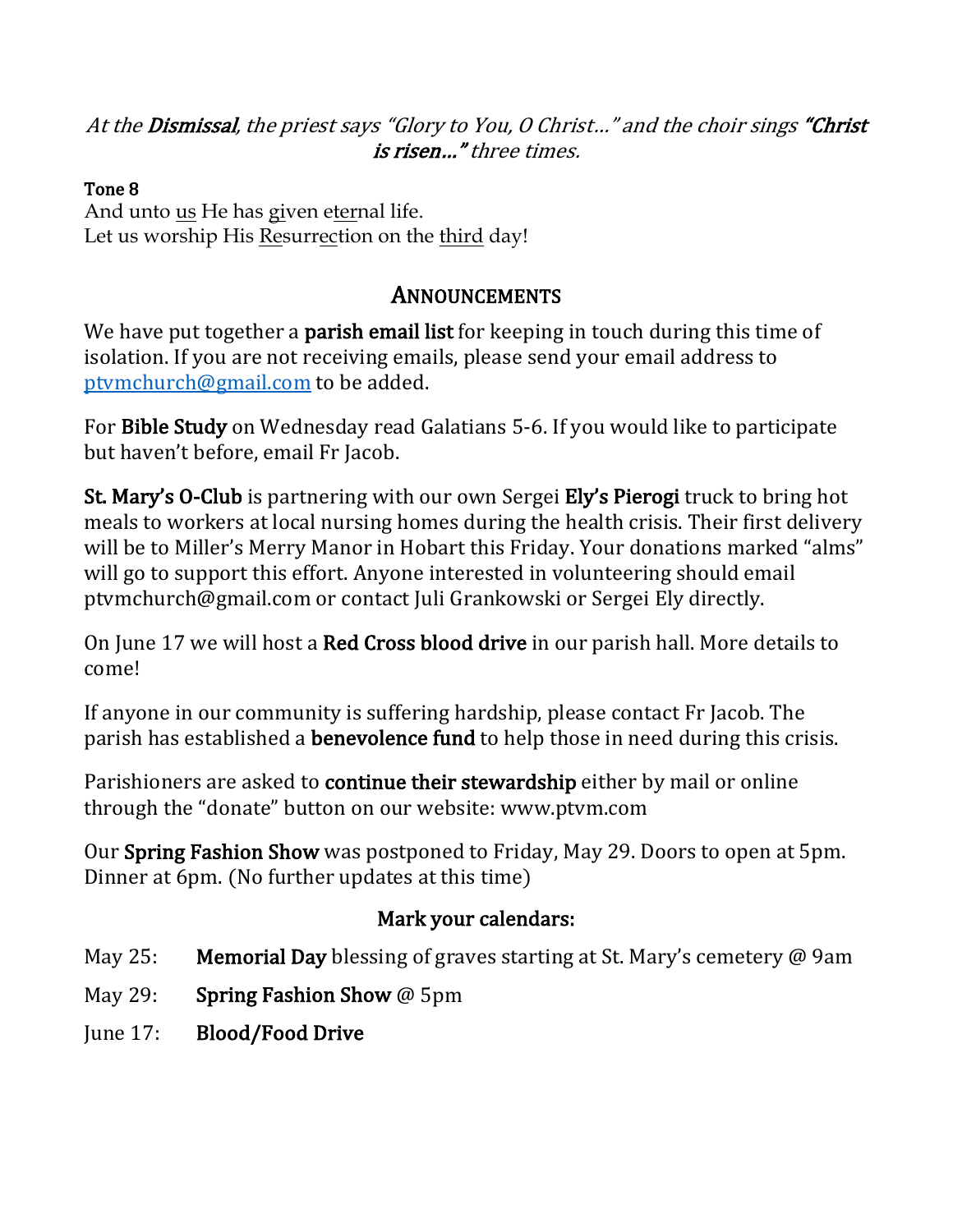### Pastoral Letter Concerning the Coronavirus

from the Holy Synod of Bishops of the Orthodox Church in America

To the clergy, monastics, and faithful of the Orthodox Church in America,

We are completing the second week of our celebration of the great feast of feasts, Holy Pascha, in which we are reminded of the blessed unbelief of Thomas. All of us have longed to touch the life-giving side of the risen Christ with an eager hand even as Thomas did when our Lord came to the apostles through closed doors. And yet, many of us were deprived of the opportunity, not only to touch His side, but even to enter the temple in order to sing: "Bless God in the congregations, the Lord, O you who are of Israel's fountain." (Psalm 68:26)

Our encounter with the pandemic brought about by the coronavirus came upon us in the midst of our journey through the desert of Great Lent. The struggle remains with us during the bright season of the resurrection but now we sense the fragrance of the eternal and physical spring, which brings with it the hope of good things to come. Indeed, with you, the Holy Synod of Bishops longs for the full opening of our churches, missions, monasteries, and seminaries so that we all might return to the fullness of our church life, and with Thomas, offer our worship to the Lord by crying out: "My Lord and my God!"

While the dates for a full opening are still unknown, we are convinced that the time has come for us to begin the preparatory work that will bring us closer to those days. This preparatory work will be difficult as we make our way through the spiritual, emotional, and psychological effects of isolation and quarantine. This preparatory work will also be slow, for we must test the procedures and steps that we will collectively take in restoring our church life, so that we might responsibly navigate the many challenges that will confront our communities on the local level.

Above all, we issue a spiritual call to the clergy and faithful of the Orthodox Church in America. While the spread of this virus has caused death, sickness, anxiety, and economic distress, this time has offered us, and continues to offer us, an opportunity to strengthen our prayer life, to perform works of charity, and to show compassion and love to our brothers and sisters in the Church and in our communities. All Orthodox Christians should remember in their prayers those who have fallen asleep, those who are sick, those who have recovered, those who are suffering from fear, anxiety, and distress brought upon them by this virus. Further, we should offer our prayers and sincere gratitude to all those laboring to insure the necessities of life, healthcare workers and first responders, food supply workers, and other essential occupations who have sacrificially offered themselves for the benefit of their neighbor.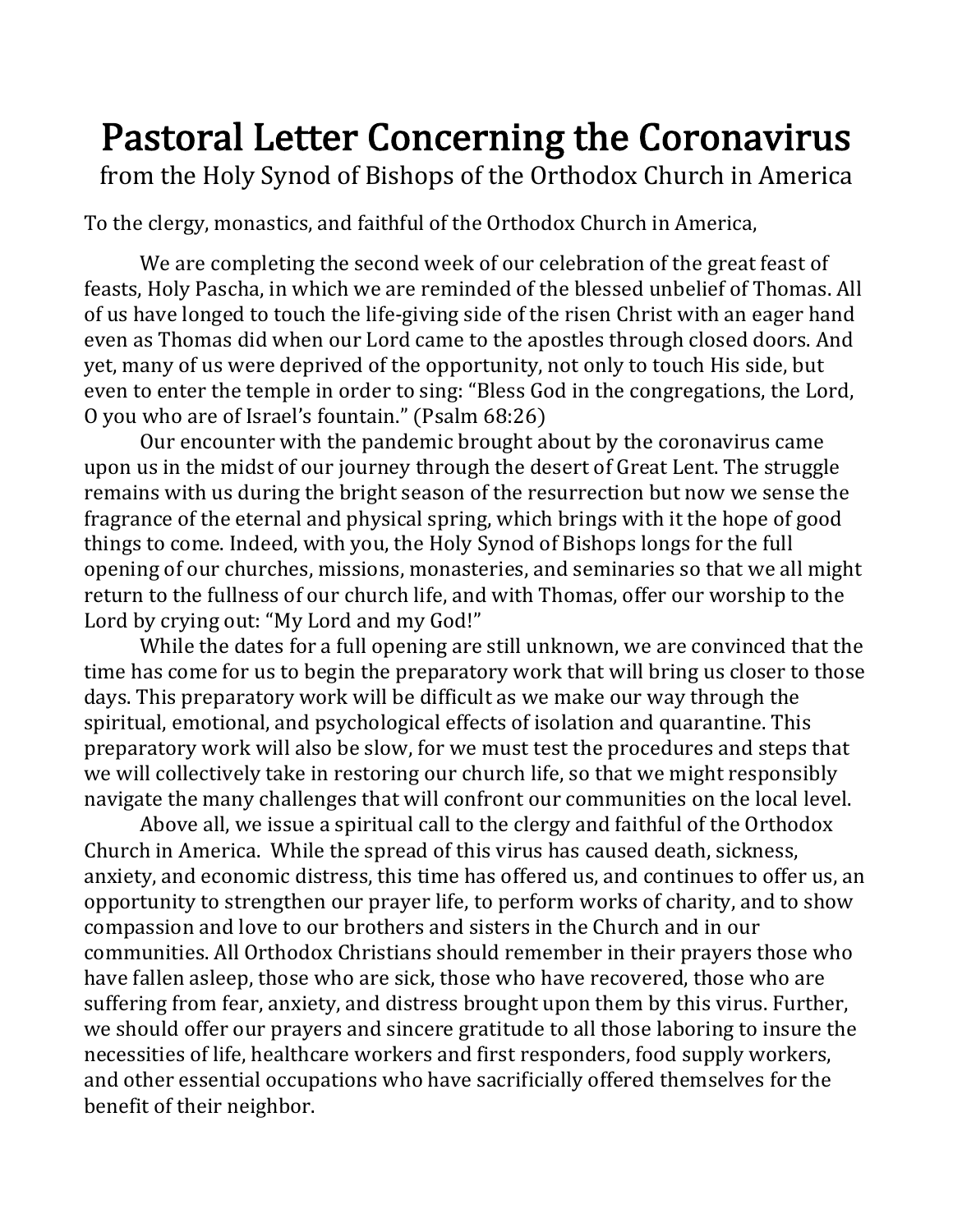The Holy Synod also provides the following fundamental principles that will guide our steps forward:

- As we have always acknowledged, each diocesan bishop is entrusted with the spiritual and pastoral care of the clergy and faithful, protecting their wellbeing as he determines necessary, while always remaining of one mind with the Holy Synod. The same principle applies in the process of re-opening the churches. Any interpretation or clarification of the following guidelines should be directed to the diocesan bishop. Decisions requiring approval of the Holy Synod will be addressed as needed.
- To provide for unity and to allow the bishops greater guidance and support regarding how and when to re-open their churches and institutions, the Holy Synod has adopted new directives for use throughout the Orthodox Church in America. This detailed document, entitled, "Towards a Re-opening of our Churches," is provided as a reference point for the bishops and should be carefully reviewed by all levels of diocesan leadership (Chancellors, Deans, Diocesan Councils, Rectors, and Parish Councils). Implementation of these synodal directives takes place under the authority of the diocesan bishop.
- It should be understood that there may be variations in the application of these new directives. These variations will parallel those that are found among regions, states, provinces, counties, and municipalities. It is incumbent therefore upon the church leadership, under the direction of their bishop to be familiar with and understand both the civil guidelines and the Church directives that appertain to their local circumstances.
- We must continue to adhere to the civil guidelines, beginning with those of our federal governments and then the particular and localized guidelines from the civil authorities, recognizing that there is a diversity from state to state, province to province, county to county, and even municipality to municipality. While the civil authorities have been reluctant to impose restrictions on the churches, our communities are expected to respond in a way that is consonant with the public welfare. The Holy Synod, concerned for the health and wellbeing of all, intends to follow in the spirit in which those decrees are given.
- During these initial stages of re-opening, when church attendance will, of necessity, remain limited, the clergy are instructed to consult their diocesan bishop for direction on the celebration of the holy, life-giving mysteries of the Church (the eucharist, baptism and chrismation, marriage, etc). The Holy Synod will consider the need for further church-wide directives in these areas as the process of re-opening unfolds.